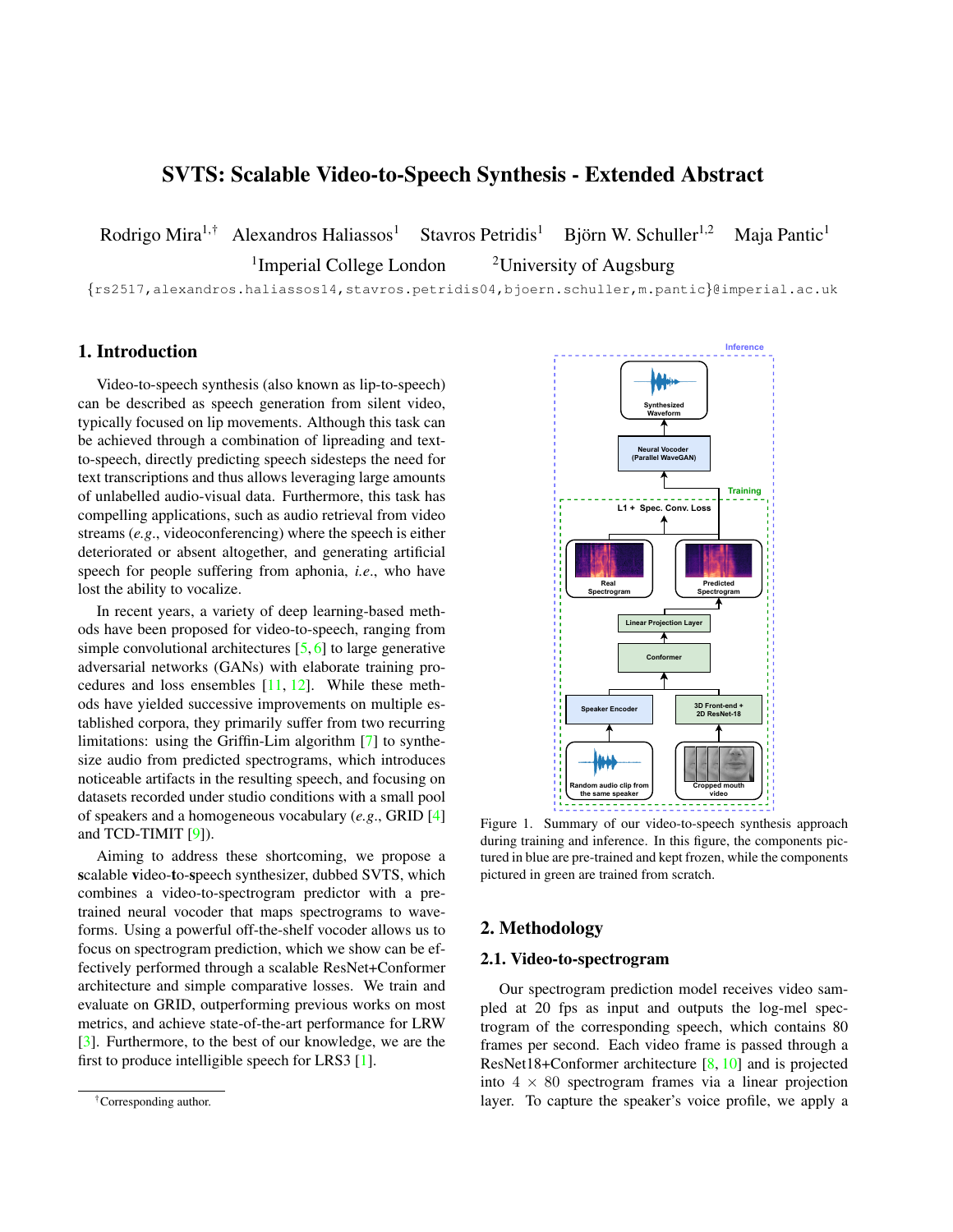<span id="page-1-4"></span><span id="page-1-2"></span>

| Method                            | Corpus                | <b>Speaker split</b><br>(seen/unseen) | <b>Training data</b><br>(hours) | <b>PESO</b> | <b>STOI</b> | <b>ESTOI</b> | WER $(%)$ |
|-----------------------------------|-----------------------|---------------------------------------|---------------------------------|-------------|-------------|--------------|-----------|
| End-to-end GAN $[12]$             | <b>GRID</b>           | seen                                  | 24                              | 1.70        | 0.667       | 0.466        | 4.60      |
| $VCA-GAN + Griffith$ [11]         | <b>GRID</b>           | seen                                  | 20                              | 1.97        | 0.695       | 0.505        | 5.13      |
| SVTS-S                            | <b>GRID</b>           | seen                                  | 24                              | 1.97        | 0.705       | 0.523        | 2.36      |
| Conv. + LSTM + Griffin-Lim $[13]$ | <b>LRW</b>            | unseen                                | 157                             | 1.20        | 0.543       | 0.344        | $34.20*$  |
| End-to-end GAN $[12]$             | <b>LRW</b>            | unseen                                | 157                             | 1.33        | 0.552       | 0.330        | 42.60     |
| $VCA-GAN + Griffith$ [11]         | <b>LRW</b>            | unseen                                | 157                             | 1.34        | 0.565       | 0.364        | 37.07     |
| SVTS-M                            | <b>LRW</b>            | unseen                                | 157                             | 1.49        | 0.649       | 0.483        | 13.40     |
| <b>SVTS-L</b>                     | LRS3                  | unseen                                | 296                             | 1.25        | 0.507       | 0.271        |           |
| <b>SVTS-L</b>                     | $LRS3 +$<br>VoxCeleb2 | unseen                                | 1556                            | 1.26        | 0.530       | 0.313        | ۰         |

Table 1. Summary of our results. \*reported using Google speech-to-text API.

<span id="page-1-1"></span>

| Model                   |      | <b>SVTS-S SVTS-M SVTS-L</b> |      |
|-------------------------|------|-----------------------------|------|
| Num. parameters $*$ (M) | 27.3 | 43.1                        | 87.6 |
| Conformer blocks        |      | 12                          | 12   |
| Attention dim.          | 256  | 256                         | 512  |
| <b>Attention</b> heads  |      |                             |      |

Table 2. Summary of our proposed SVTS architectures. <sup>∗</sup> refers to the total number of parameters in the model.

pre-trained speaker encoder<sup>[1](#page-1-0)</sup> on a randomly selected speech clip. We present three versions of our SVTS model in Table [2,](#page-1-1) ranging from 27.3 to 87.6 million parameters. This model is trained using a combination of the  $L_1$  loss and the spectral convergence loss [\[17\]](#page-2-12).

#### 2.2. Spectrogram-to-waveform

In order to synthesize waveform audio from logmel spectrograms, we apply a recently-proposed neural vocoder: Parallel WaveGAN [\[17\]](#page-2-12). This WaveNet-based model is trained on a very large speech dataset (LibriTTS [\[18\]](#page-2-13)) using a combination of adversarial and comparative losses. As highlighted in Figure [1,](#page-0-0) this module is kept frozen and only used during inference to translate the predicted spectrograms into waveforms, allowing for a simpler training procedure.

#### 3. Experiments

#### 3.1. Datasets

In this work, we experiment with three datasets: **GRID**, which features a small collection of short sentences uttered by 33 different speakers, recorded in studio conditions; LRW, which has a wider vocabulary of 500 words and hundreds of different speakers recorded 'in the wild'

during television broadcasts; and LRS3, which contains sentences from thousands of speakers recorded during TED talks, featuring a wide variety of recording conditions, as well as a vocabulary of more than 50,000 words. Furthermore, we augment LRS3's training set with additional data from the English-only version [\[15\]](#page-2-14) of VoxCeleb2 [\[2\]](#page-2-15), containing more than 1,500 hours of video.

### 3.2. Evaluation metrics

To evaluate the quality of our generated speech samples, we apply four objective metrics: **PESQ** [\[14\]](#page-2-16), which measures the clarity and overall quality of the speech; STOI and **ESTOI**  $[16]$ , which measure intelligibility; and **WER** (Word Error Rate), which serves as an easily interpretable intelligibility metric. This is measured by using a pretrained speech recognition model on the real and generated samples and comparing the resulting transcriptions.

#### 3.3. Results

We present our results in Table [1,](#page-1-2) and encourage readers to listen to the samples presented on our project website $2$ . On GRID, our work achieves state-of-the-art performance on all metrics, resulting in a very low WER of 2.36 %. For LRW, which presents a more substantial challenge for video-to-speech, SVTS-M outperforms all previous works on all objective metrics by a wide margin, yielding a particularly impressive improvement on WER.

Finally, we train our largest model SVTS-L on LRS3. To demonstrate our model's scalability, we compare two experiments with the same validation and testing sets (from LRS3): one trained on 296 hours of LRS3 video, and another trained on a combination of the LRS3 training set and an English-only version of VoxCeleb2, amounting to 1556 hours of data. As shown in Table [1,](#page-1-2) the addition of the VoxCeleb2 training data yields a noticeable increase on all evaluation metrics, demonstrating our method's scalability.

<span id="page-1-0"></span><sup>1</sup>[https://github.com/corentinj/real-time-voice](https://github.com/corentinj/real-time-voice-cloning)[cloning](https://github.com/corentinj/real-time-voice-cloning)

<span id="page-1-3"></span><sup>2</sup><https://sites.google.com/view/scalable-vts-nv>